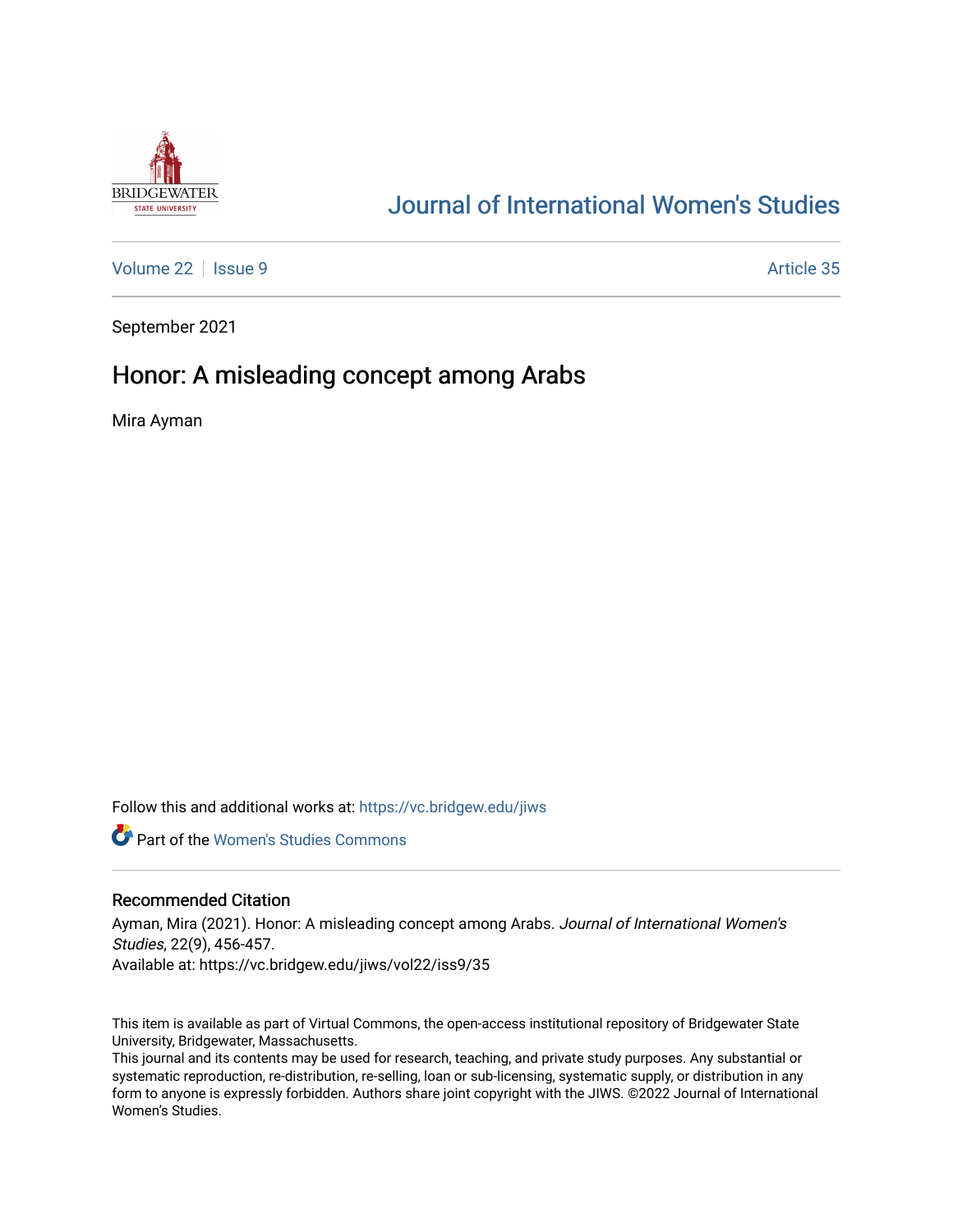#### Ayman: Honor: A misleading concept among Arabs

This journal and its contents may be used for research, teaching and private study purposes. Any substantial or systematic reproduction, re-distribution, re-selling, loan or sub-licensing, systematic supply or distribution in any form to anyone is expressly forbidden. ©2021 Journal of International Women's Studies.

## **Honor: A misleading concept among Arabs**

By Mira Ayman

## **About the Artist**

 Mira attends the University of Wollongong in Dubai. Issues caused by conservatism and the patriarchy have always interested her, especially the impact of the patriarchal society on women and their rights. Recently, the lack of knowledge on sexual health, a basic and crucial feature of the human life that is not openly disclosed, has captured Mira's attention. In her previous research on *Women's sexual health rights in Egypt,* she created a digital art collage poster that contained symbols to raise awareness on the importance of sexual health and sex education. She wishes to continue down this path where she explores the violence that women face because of the traditions and customs of Arab cultures.

## **Description of the Painting**

Murder to cleanse family honor has been an embedded tradition of violence against women in many societies around the world. One of the most common reasons for honor killings is the husband and other family members suspecting the wife of adultery if she hasn't bled on the wedding night. This happens because society relates the family's honor to the sexual conformity of its female members. My project is a digital artwork of a woman's bleeding vulva done using only photoshop. The blood in my art piece indicates the misconception that Arabs have towards the hymen. The blood seen is believed to be the result of the hymen being *broken* with her first experience of vaginal intercourse (which is seen as proof for the lack of any previous sexual experiences). For Arabs, the importance of virginity is reflected in referring to the blood resulting from the first intercourse as "the woman's honor" or "sharaf" in Arabic. I add the sentence, "where is your honor?" in both Arabic and English to indicate that some Arab families fail to understand that the hymen does not have any biological purpose and is not intended to bleed if torn. Therefore, a woman is investigated if there are no "blood-stained bedsheets" to prove her family's honor.

456